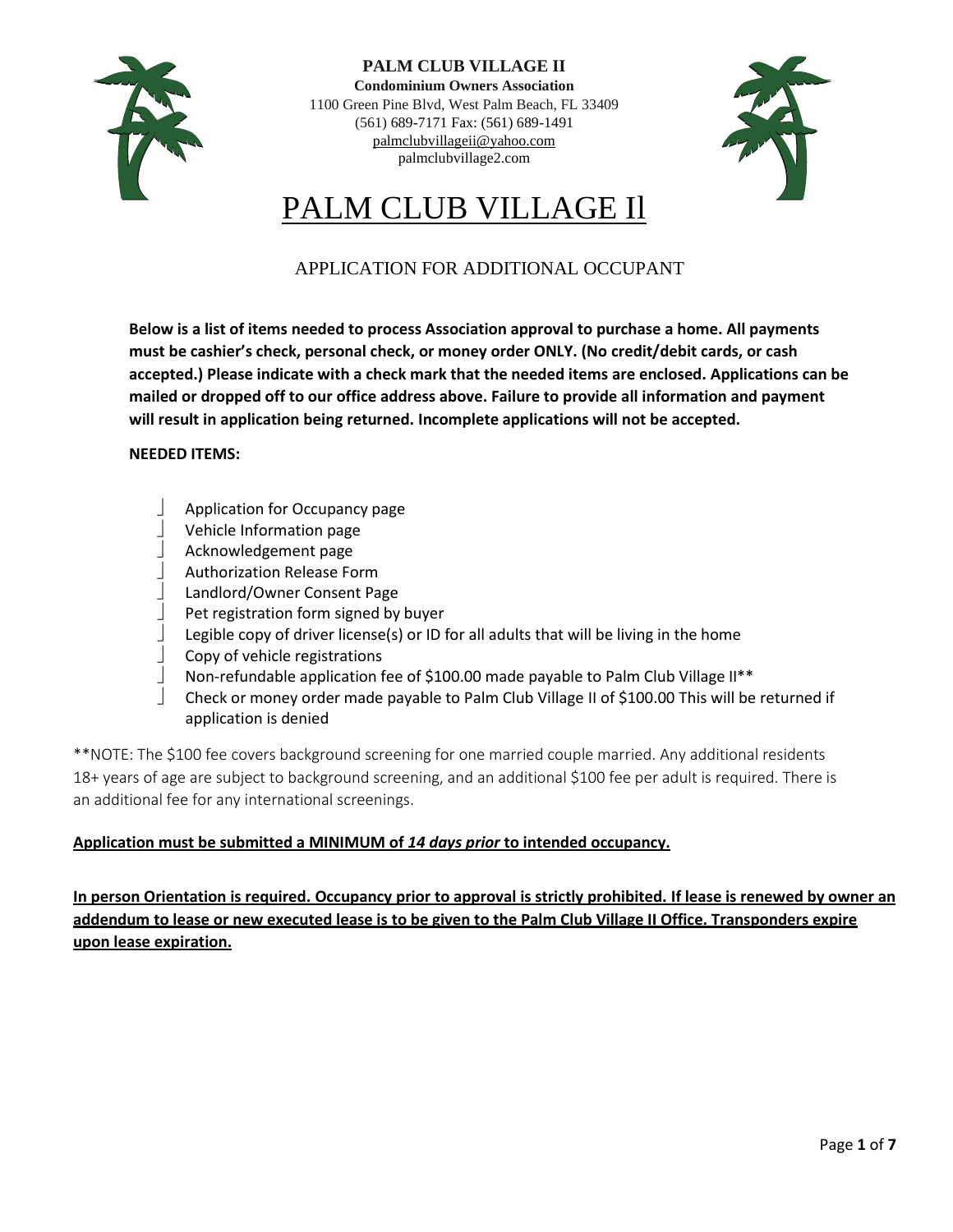### **Application for Occupancy**

| Lease Dates: the contract of the contract of the contract of the contract of the contract of the contract of the contract of the contract of the contract of the contract of the contract of the contract of the contract of t |  |
|--------------------------------------------------------------------------------------------------------------------------------------------------------------------------------------------------------------------------------|--|
| Signed Approval will be given to the tenant and/or agent upon completion.                                                                                                                                                      |  |

| Agent for "<br>Owner:<br>Name.            |  |
|-------------------------------------------|--|
| Agent for<br>renant <sup>.</sup><br>Name. |  |

### **Tenant/Adult Occupant Information**

| <b>Occupant's Name</b> | <b>Home Phone #</b>  | <b>Cell Phone #</b> |                        |
|------------------------|----------------------|---------------------|------------------------|
|                        |                      |                     |                        |
|                        |                      |                     |                        |
| <b>Email Address</b>   | <b>Employer Name</b> |                     | <b>Employer Phone#</b> |
|                        |                      |                     |                        |
|                        |                      |                     |                        |
|                        |                      |                     |                        |

### **Tenant/Adult Occupant Information**

| <b>Occupant's Name</b> | <b>Home Phone #</b>  | <b>Cell Phone #</b> |                        |
|------------------------|----------------------|---------------------|------------------------|
|                        |                      |                     |                        |
|                        |                      |                     |                        |
| <b>Email Address</b>   | <b>Employer Name</b> |                     | <b>Employer Phone#</b> |
|                        |                      |                     |                        |
|                        |                      |                     |                        |
|                        |                      |                     |                        |

### **Tenant/Adult Occupant Information**

| Occupant's Name      | <b>Home Phone #</b>  | <b>Cell Phone #</b>    |
|----------------------|----------------------|------------------------|
|                      |                      |                        |
|                      |                      |                        |
| <b>Email Address</b> | <b>Employer Name</b> | <b>Employer Phone#</b> |
|                      |                      |                        |
|                      |                      |                        |

### **Name/Ages of children (under 18 years) who will occupy unit:**

| Name <sup>.</sup><br>ne: | . . |
|--------------------------|-----|
|                          |     |
|                          |     |

| Name:<br>______ | <b>Age:</b> |
|-----------------|-------------|
|                 |             |

| Name: | Age: |
|-------|------|
|       |      |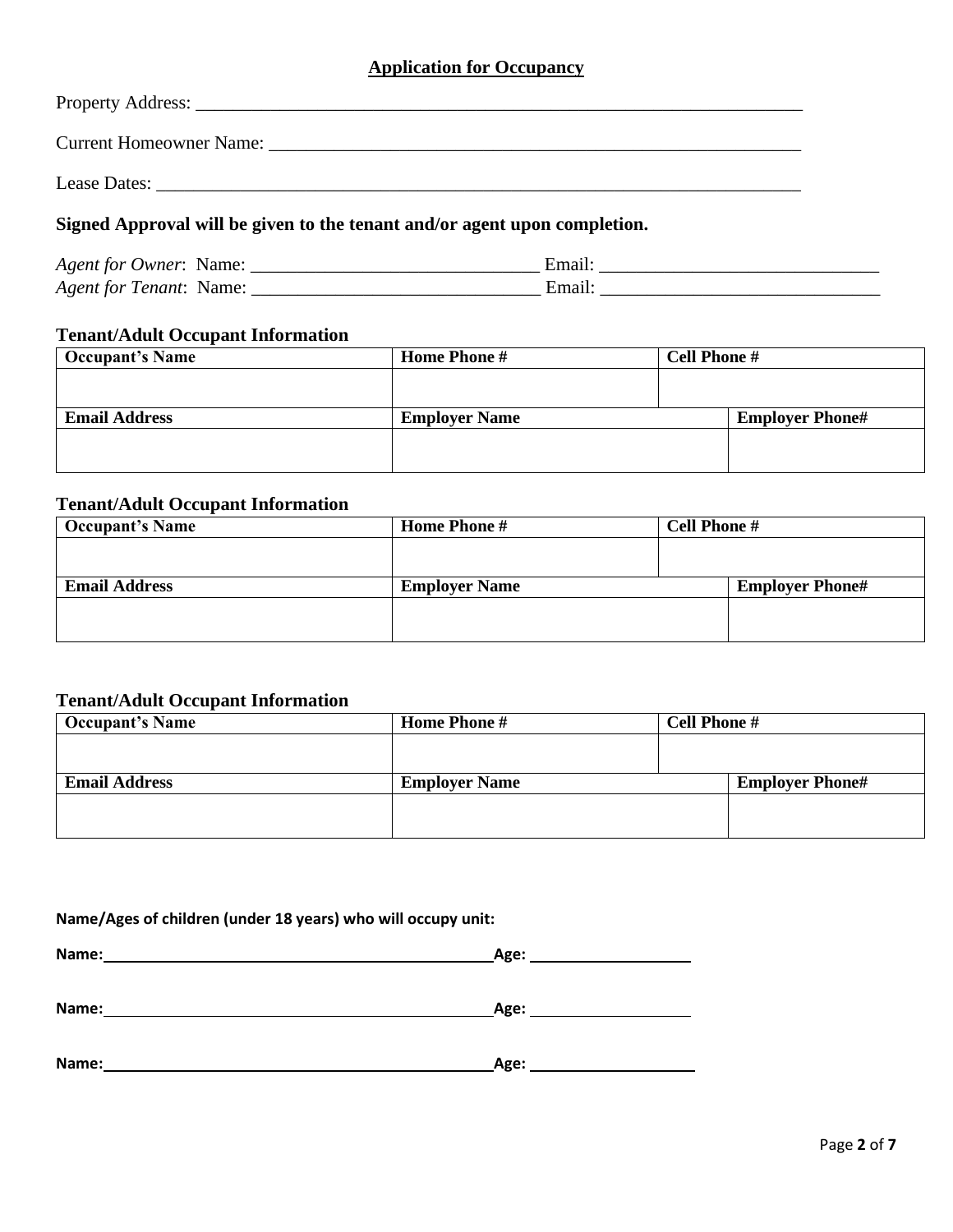| PALM CLUB VILLAGE II VEHICLE INFORMATION<br>Please print all information                                                                                                                                                       |                                                                                                                      |                                                                                                                                                                                                                                |        |  |
|--------------------------------------------------------------------------------------------------------------------------------------------------------------------------------------------------------------------------------|----------------------------------------------------------------------------------------------------------------------|--------------------------------------------------------------------------------------------------------------------------------------------------------------------------------------------------------------------------------|--------|--|
|                                                                                                                                                                                                                                | <b>Vehicle Information</b><br>NOTE: NO MORE THAN TWO (2) VEHICLES ALLOWED PER UNIT<br>NO COMMERCIAL VEHICLES ALLOWED |                                                                                                                                                                                                                                |        |  |
| <b>Vehicle One</b>                                                                                                                                                                                                             | Year                                                                                                                 | <b>Vehicle Two</b>                                                                                                                                                                                                             | Year   |  |
| Make                                                                                                                                                                                                                           | Model                                                                                                                | Make                                                                                                                                                                                                                           | Model  |  |
| Tag                                                                                                                                                                                                                            | Color                                                                                                                | Tag                                                                                                                                                                                                                            | Color  |  |
| <b>Verbal Confirmation Code:</b>                                                                                                                                                                                               |                                                                                                                      | (This will be the code the security guard will ask for when calling in and admitting your guest)                                                                                                                               |        |  |
|                                                                                                                                                                                                                                |                                                                                                                      | <b>GUEST LIST</b><br>Guests listed here will be admitted WITHOUT a call to Security                                                                                                                                            |        |  |
|                                                                                                                                                                                                                                |                                                                                                                      |                                                                                                                                                                                                                                |        |  |
| <b>Emergency Contact Name &amp; Phone:</b>                                                                                                                                                                                     |                                                                                                                      |                                                                                                                                                                                                                                |        |  |
|                                                                                                                                                                                                                                |                                                                                                                      | Name: Phone: Phone: 2008. Phone: 2008. Phone: 2008. Phone: 2008. Phone: 2008. Phone: 2008. Phone: 2008. Phone: 2008. Phone: 2008. Phone: 2008. Phone: 2008. Phone: 2008. Phone: 2008. Phone: 2008. Phone: 2008. Phone: 2008. P |        |  |
| Name: <u>Name:</u> Phone: Phone: Phone: Phone: 2004                                                                                                                                                                            |                                                                                                                      |                                                                                                                                                                                                                                |        |  |
| Property Manager/Caretaker of your property if applicable                                                                                                                                                                      |                                                                                                                      |                                                                                                                                                                                                                                |        |  |
| Name: Name and the state of the state of the state of the state of the state of the state of the state of the state of the state of the state of the state of the state of the state of the state of the state of the state of |                                                                                                                      |                                                                                                                                                                                                                                | Phone: |  |
| Email:                                                                                                                                                                                                                         | <u> 1980 - Jan Alexandri, manatar masjid a shekara ta 1980 a shekara ta 1980 a shekara ta 1980 a shekara ta 1980</u> |                                                                                                                                                                                                                                |        |  |
|                                                                                                                                                                                                                                |                                                                                                                      |                                                                                                                                                                                                                                |        |  |
|                                                                                                                                                                                                                                |                                                                                                                      |                                                                                                                                                                                                                                |        |  |
|                                                                                                                                                                                                                                |                                                                                                                      |                                                                                                                                                                                                                                |        |  |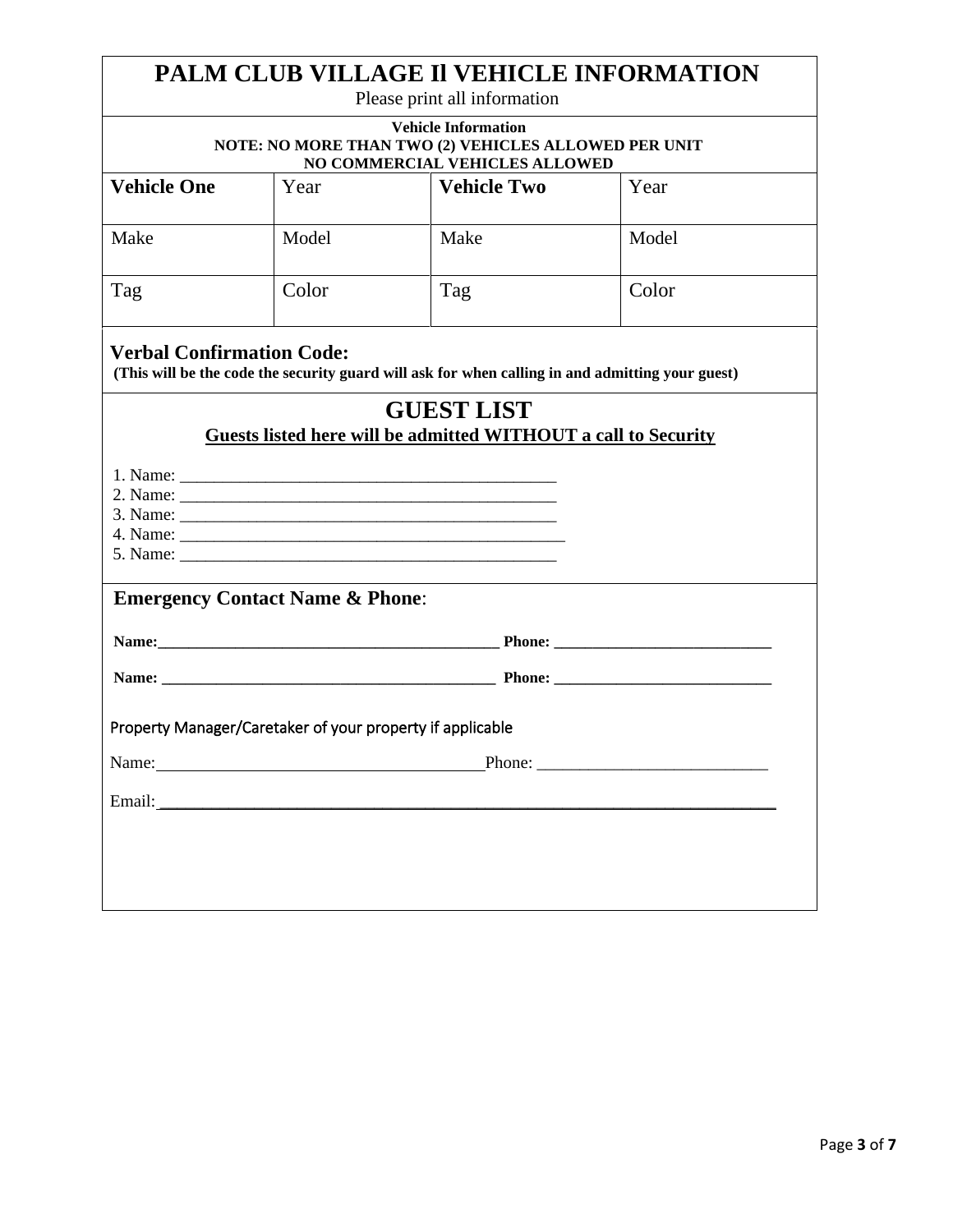#### **Please Indicate Yes or No Below**

**1 ST APPLICANT: Have you ever been convicted or pled guilty to a crime? (Circle one) Yes / No. If yes, please state date(s) charge(s) and disposition(s);**

**\_\_\_\_\_\_\_\_\_\_\_\_\_\_\_\_\_\_\_\_\_\_\_\_\_\_\_\_\_\_\_\_\_\_\_\_\_\_\_\_\_\_\_\_\_\_\_\_\_\_\_\_\_\_\_\_\_\_\_\_\_\_\_\_\_\_\_\_\_\_\_\_\_\_\_\_\_\_\_\_\_\_\_\_\_\_\_\_\_\_\_\_\_\_\_\_\_\_\_\_\_\_\_\_\_\_ \_\_\_\_\_\_\_\_\_\_\_\_\_\_\_\_\_\_\_\_\_\_\_\_\_\_\_\_\_\_\_\_\_\_\_\_\_\_\_\_\_\_\_\_\_\_\_\_\_\_\_\_\_\_\_\_\_\_\_\_\_\_\_\_\_\_\_\_\_\_\_\_\_\_\_\_\_\_\_\_\_\_\_\_\_\_\_\_\_\_\_\_\_\_\_\_\_\_\_\_\_\_\_\_\_\_**

**2nd APPLICANT: Have you ever been convicted or pled guilty to a crime? (Circle one) Yes / No. If yes, please state date(s) charge(s) and disposition(s);**

**\_\_\_\_\_\_\_\_\_\_\_\_\_\_\_\_\_\_\_\_\_\_\_\_\_\_\_\_\_\_\_\_\_\_\_\_\_\_\_\_\_\_\_\_\_\_\_\_\_\_\_\_\_\_\_\_\_\_\_\_\_\_\_\_\_\_\_\_\_\_\_\_\_\_\_\_\_\_\_\_\_\_\_\_\_\_\_\_\_\_\_\_\_\_\_\_\_\_\_\_\_\_\_\_\_\_ \_\_\_\_\_\_\_\_\_\_\_\_\_\_\_\_\_\_\_\_\_\_\_\_\_\_\_\_\_\_\_\_\_\_\_\_\_\_\_\_\_\_\_\_\_\_\_\_\_\_\_\_\_\_\_\_\_\_\_\_\_\_\_\_\_\_\_\_\_\_\_\_\_\_\_\_\_\_\_\_\_\_\_\_\_\_\_\_\_\_\_\_\_\_\_\_\_\_\_\_\_\_\_\_\_\_**

# **Acknowledgement**

- **1.** I hereby agree for myself and on behalf of all persons who may use the unit which I seek to occupy:
	- a. I will abide by all restrictions contained in the Governing Documents, By-Laws, and Rules & Regulations which are or may in the future be imposed by **Palm Club Village II.**
	- b. I understand that no more than two (**2**) persons may reside in each bedroom, including dependent children.
	- c. I understand that I must be present when any guest, relatives, visitors, or children who are not permanent residents use the recreational facilities.
	- d. I understand that sub-leasing or occupancy of a nonresident of this unit in my absence is prohibited.
	- e. I understand that any violation of these terms, provisions, conditions, and covenants of the **Palm Club Village II** documents provides cause for immediate action of violation(s)
- **2.** I have received a copy of all condominium Rules and Regulations and agree to abide by them.

**3.** *I understand that I will be advised by the Board of Directors of either acceptance or denial of this application. The Board of Directors is entitled to a MINIMUM of 14 days to provide an answer to this application. Occupancy prior to Board approval is strictly prohibited*.

- *4.* I understand that the acceptance to reside in a unit at Palm Club Village Il Condominium Association, Inc. is conditioned on the truth and accuracy of this application and upon the approval of the Board of Directors. *Any misrepresentation or falsification of information on these forms will result in the automatic rejection of this application. Occupancy prior to approval is prohibited.*
- **5.** I understand that the Board of Directors of the Palm Club Village Il Condominium Association, Inc. may cause to be instituted such an investigation of my background as the Board may deem necessary. Accordingly, I specifically authorize the Board of Directors to make such investigation and agree that the information contained in this and the attached application may be used in such investigation and that the Board of Directors and Officers of the Association itself shall be held harmless from any action or claim by me in connection with the use of the information contained herein or any investigation conducted by the Board of Directors.

| <b>Applicants Signature:</b> | Date  |
|------------------------------|-------|
| Joint Applicant Signature:   | Date. |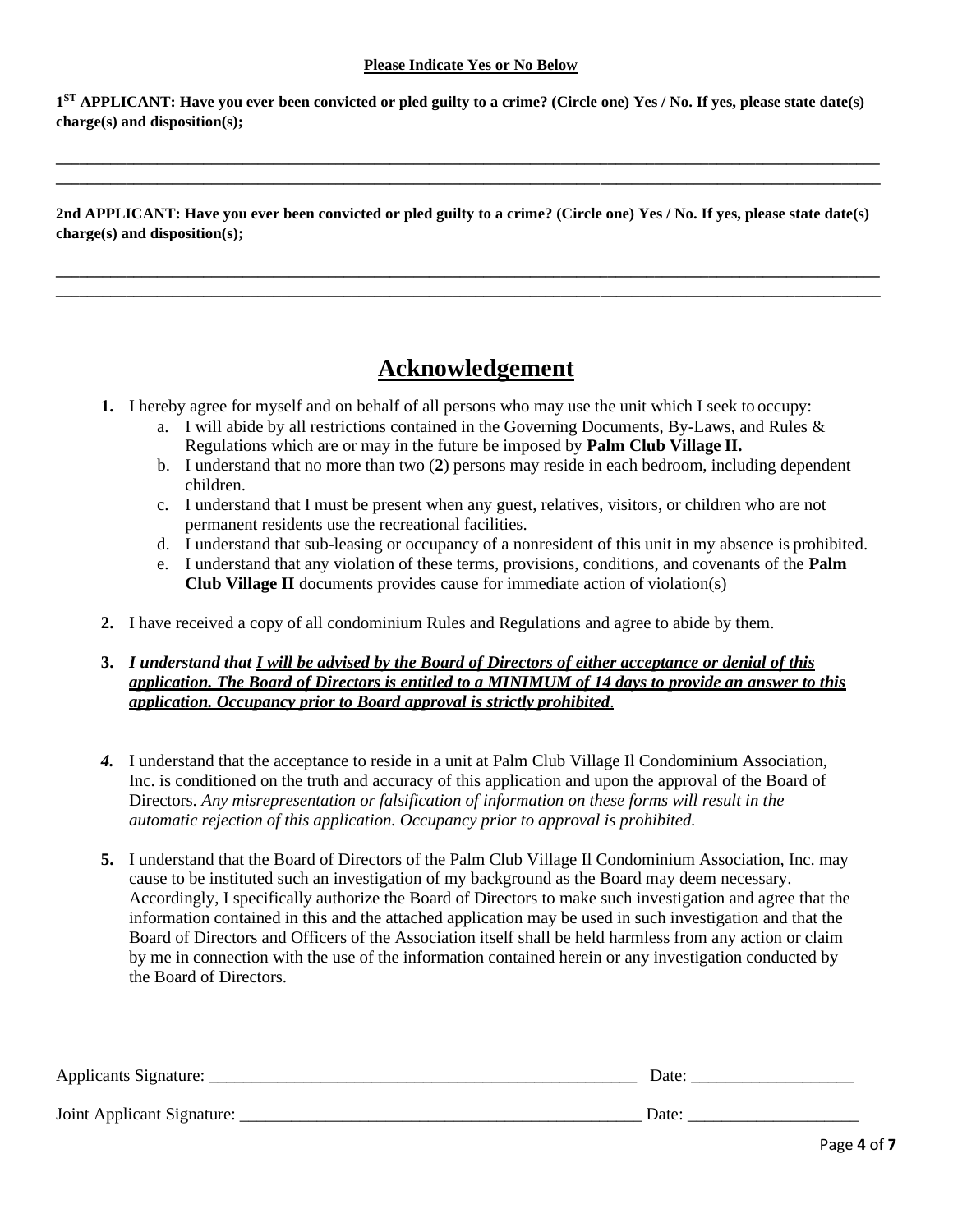#### **Lease Applicants**

If any of the Rules and Regulations are violated or ignored, you will be notified by mail. The Board of Directors has the option of recommending denial of lease renewal or eviction (for lease or non-owner) or initiation of legal action.

I hereby, through my signature below, agree to abide by the Rules and Regulations of Palm Club Il, as well as the Governing Documents of the Association and state statutes.

| Name (Print): |       |
|---------------|-------|
| Signature:    | Date: |
|               |       |
| Name (Print): |       |
| Signature:    | Date: |

## **Landlord/Owner Consent Agreement**

**If an occupant is moving in with owner please disregard below and write N/A and sign.**

We require your authorization before your tenant is given his or her authorization to add an occupant to reside in your unit and receive a parking decal and transponder. It is your responsibility to notify the office when your tenant (s) vacates the property or send copy of lease renewal.

You, as the owner are permitted to enter Palm Club through the visitor entrance by properly identifying yourself at the gate and receiving a guest pass. Please fill out the information listed below.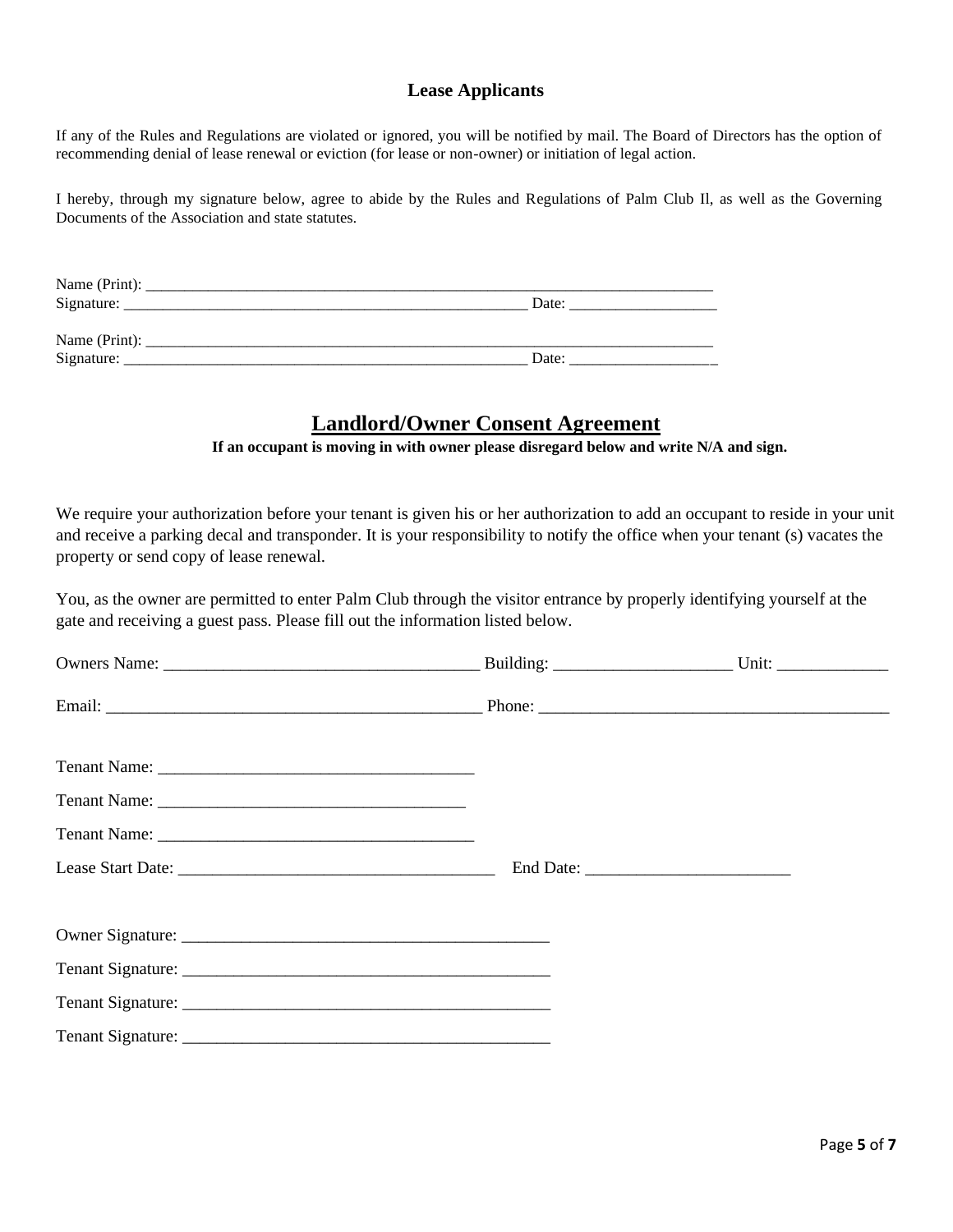#### **AUTHORIZATION TO RELEASE INFORMATION**

#### **\*All applicants 18 and older must complete this form\***

I hereby authorize, Palm Club Village II Condo Assoc. herein referred to as *Association* and/or its assigns to conduct a comprehensive review of my background through a consumer report and/or an investigative consumer report to be generated for occupancy. Said report may contain information about me from consumer reporting agencies including but not limited to indebtedness, mode of living, present and previous employers and/or employment contracts, driving record/license, validity of social security number, personal references, criminal records, and any information that I have disclosed on my applications and/or any attachments, exhibits.

I authorize the *Association* to contact others who may be able to provide information as to my background, character, and general reputation and authorize without reservation any party or agency contacted by the *Association* to furnish the above-mentioned information.

I hereby affirm that my answers to all questions on my application, this authorization form and/or any attachments, exhibits and/or resumes are true and correct and that I have not knowingly withheld any facts or circumstances that would, if disclosed affect my application.

This authorization and consent shall be valid in original, fax or photocopy form.

I authorize the ongoing procurement of the above-mentioned information/reports by the Association at any time during my occupancy with the *Association*.

The nature and scope of the consumer report and/or investigative consumer report along with the name, address and telephone number of the agency providing the report will be disclosed to you upon timely written request to the Association, and within 5 days of the request.

A copy of the consumer report and/or investigative consumer report, a copy of the Summary of Your Rights Under FCRA along with the name, address and telephone number of the agency furnishing the information will be provided before any adverse action is taken by the *Association* based on information contained in the report.

Upon proper identification and payment permissible by law, you have the right to request from the Association a copy of any information in its file on you at the time of your request.

By signing below, I acknowledge understanding of the purpose of this Authorization Form and its intended use.

|                                                                                                                                                                                                                               | Applicant Information                                                                                  |                         |        |  |
|-------------------------------------------------------------------------------------------------------------------------------------------------------------------------------------------------------------------------------|--------------------------------------------------------------------------------------------------------|-------------------------|--------|--|
| Print Name: 1000 million and the Manual Annual Annual Annual Annual Annual Annual Annual Annual Annual Annual Annual Annual Annual Annual Annual Annual Annual Annual Annual Annual Annual Annual Annual Annual Annual Annual |                                                                                                        | Social Security Number: |        |  |
|                                                                                                                                                                                                                               | Street Address: City: City: State: Zip:                                                                |                         |        |  |
|                                                                                                                                                                                                                               | Date of Birth: <u>Driver's License #</u>                                                               |                         | State: |  |
| only to perform a background check.                                                                                                                                                                                           | IMPORTANT: The following information will be used by First Advantage, Inc. for identification purposes |                         |        |  |
|                                                                                                                                                                                                                               |                                                                                                        |                         |        |  |

Signature: \_\_\_\_\_\_\_\_\_\_\_\_\_\_\_\_\_\_\_\_\_\_\_\_\_\_\_\_\_\_\_\_\_\_\_\_\_\_\_\_\_\_\_\_\_ Date: \_\_\_\_\_\_\_\_\_\_\_\_\_\_\_\_\_\_\_\_\_\_\_\_\_\_\_\_\_\_\_\_\_\_